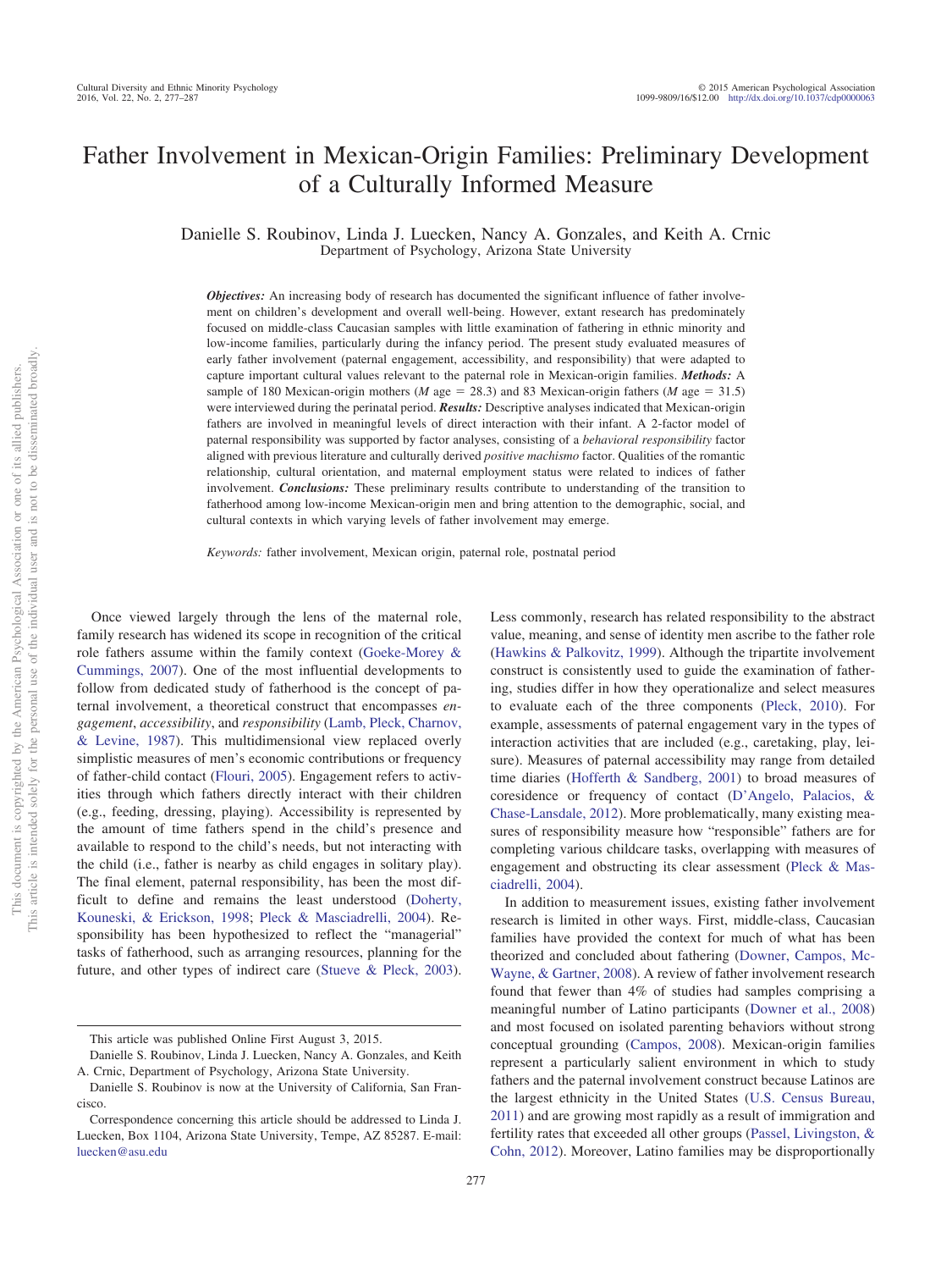exposed to both potential risk factors (e.g., financial stress, neighborhood violence) and protective cultural resources (e.g., strong familial support) that shape parenting practices [\(Coltrane, Parke, &](#page-9-8) [Adams, 2004\)](#page-9-8). Second, research on father involvement has largely focused on its observable components, with little attention to paternal responsibility [\(Parke, 2000\)](#page-10-6). However, responsibility may be an important form of involvement among low-income minority families. Economic strain may require fathers to assume greater responsibility, particularly when mothers are employed outside the home [\(Coltrane et al., 2004\)](#page-9-8). Third, questions remain as to the underlying structure of father involvement, with findings that vary based on item content and sample qualities [\(Pleck, 2010\)](#page-10-3). For example, [Pleck and Hofferth \(2008\)](#page-10-7) observed that a single factor provided a better fit to the data than multiple factors. Conversely, separate factors have been found to describe fathers' participation in indirect care and paternal monitoring, which may represent distinct facets of paternal responsibility [\(Schoppe-Sullivan,](#page-10-8) [McBride, & Ho, 2004\)](#page-10-8). Other research has characterized paternal responsibility as including a behaviorally oriented factor and a process-oriented component ("filling the need" vs. "seeing the need"; [Doucet, 2006,](#page-9-9) p. 219). Finally, prior studies of fathering have relied disproportionately upon mother reports despite observations of significant differences between parental reports of father involvement [\(Mikelson, 2008\)](#page-10-9).

Although father involvement includes elements that transcend across cultures [\(Flouri, 2005\)](#page-9-1), there are ways in which cultural values uniquely influence fathering behavior. The integrative model for developmental research provides a framework to guide the study of parenting among minorities [\(García Coll et al., 1996\)](#page-9-10). The authors suggest that to accurately describe basic developmental processes in minority groups, mainstream theories must be enhanced by the inclusion of cultural experiences. Within the model proposed by [García Coll and colleagues \(1996\),](#page-9-10) parenting in minority families is shaped by an interaction of traditional cultural values and broader social contextual influences in the United States. Early perspectives of Latino fathers as uninvolved and lacking in emotional warmth are widely deemed inaccurate, perpetuating a broad overgeneralization of the negative "machismo" stereotype and an inaccurate unidimensional view of men within this cultural group [\(Mirandé, 1997\)](#page-10-10). More recent conceptualizations indicate that machismo may also be associated with positive fathering, including nurturing behaviors, emotional closeness, and family protection [\(Arciniega, Anderson, Tovar-Blank, & Tracey,](#page-9-11) [2008\)](#page-9-11).

[Cabrera and Bradley \(2012\)](#page-9-12) also highlighted relations between demographic factors and involvement among Latino men. For example, employment, income, and education are positively associated with Latino paternal involvement [\(Cabrera, Ryan, Mitchell,](#page-9-13) [Shannon, & Tamis-Lemonda, 2008;](#page-9-13) [Tamis-Lemonda, Shannon,](#page-10-11) [Cabrera, & Lamb, 2004\)](#page-10-11). However, even such demographic factors must be considered within a cultural contextual framework. For example, immigration to the United States may be associated with stressors, structural barriers, and reduced capital that undermine the quality and quantity of father involvement [\(Capps,](#page-9-14) [Bronte-Tinkew, & Horowitz, 2010\)](#page-9-14). Strain within the family context may also negatively influence father involvement. Paternal engagement was lower among Mexican American parents who reported greater conflict and decreased levels of happiness in their marital relationship, particularly when fathers were less acculturated [\(Cabrera, Shannon, & La Taillade, 2009\)](#page-9-15). Acculturation processes may exert strong influence on fathering, as adaptation to American culture can include shifts in parenting beliefs and practices. [Cabrera, Shannon, West, and Brooks-Gunn \(2006\)](#page-9-16) observed that more acculturated Latino fathers demonstrated higher levels of engagement than less acculturated fathers, however effects on other dimensions of paternal involvement were not assessed.

As suggested by the integrative model of [García Coll et al.](#page-9-10) [\(1996\),](#page-9-10) cultural values may encourage a particularly important role for fathers within Mexican-origin families. *Familism* is a core characteristic in the Hispanic culture that may bear significantly on how Mexican-origin fathers approach the father role, particularly the aspect of paternal responsibility. *Familism* describes "a strong sense of identification and attachment of individuals with their families (nuclear and extended)" [\(Sabogal, Marín, Otero-Sabogal,](#page-10-12) [Vanoss Marín, & Perez-Stable, 1987,](#page-10-12) p. 398). These beliefs espouse the provision of instrumental and emotional support to family members and emphasize a shared sense of obligation, loyalty, and respect among family members [\(Germán, Gonzales, &](#page-9-17) [Dumka, 2009\)](#page-9-17). Prior research has found *familism* values to impact fathers' attitudes toward parenthood and the support provided to Mexican American mothers [\(Campos et al., 2008\)](#page-9-18). Higher levels of involvement have also been found among men who more strongly endorsed family rituals, a proxy for *familism* [\(Coltrane et](#page-9-8) [al., 2004\)](#page-9-8). There is theoretical and empirical evidence to suggest a relation between *familism* and father involvement, and cultural models of parenting suggest that *familism* may encourage the fulfillment of the father role [\(Cabrera, Hofferth, & Chae, 2011\)](#page-9-19). More specifically, *familism* describes abstract features of familial relationships, and these values may encourage Mexican-origin fathers to enact the paternal role in culturally informed representations of the nontangible, indirect qualities of paternal responsibility (e.g., encouraging emotional closeness among family members, putting family needs first). Thus, as an indication of men's duties to the family and their commitment to the provider role, Mexican-origin fathers' *familism* values may reflect a cultural embodiment of the responsibility component of paternal involvement as conceptualized by [Lamb et al. \(1987\).](#page-10-0) Rather than evaluate *familism* as a predictor of involvement as has been done in previous research, the current study adapted existing items that measure *familism* and incorporated them in the assessment of paternal responsibility among Mexican-origin fathers.

Guided by the [Lamb et al. \(1987\)](#page-10-0) tripartite conceptualization and the integrative model of developmental research from [García](#page-9-10) [Coll and colleagues \(1996\),](#page-9-10) the current study addressed limitations in existing research with a preliminary attempt to develop and evaluate theoretically- and culturally informed measures of paternal involvement in Mexican-origin families. Fathering in the present study was evaluated during infancy, a time during which when newborn care is often considered to be under the sole purview of the maternal role. However, early life represents a time of rapid development in which fathers may contribute substantially to their offsprings' social and emotional skills [\(Risley & Hart, 2006\)](#page-10-13). At 21 weeks after the birth of their child, fathers and mothers completed measures of paternal engagement, accessibility, and responsibility. We explored the underlying structure of paternal responsibility using a measure enriched with culturally relevant items and examined the direct and indirect ways in which fathers participate in family life during the early infancy period. The relations of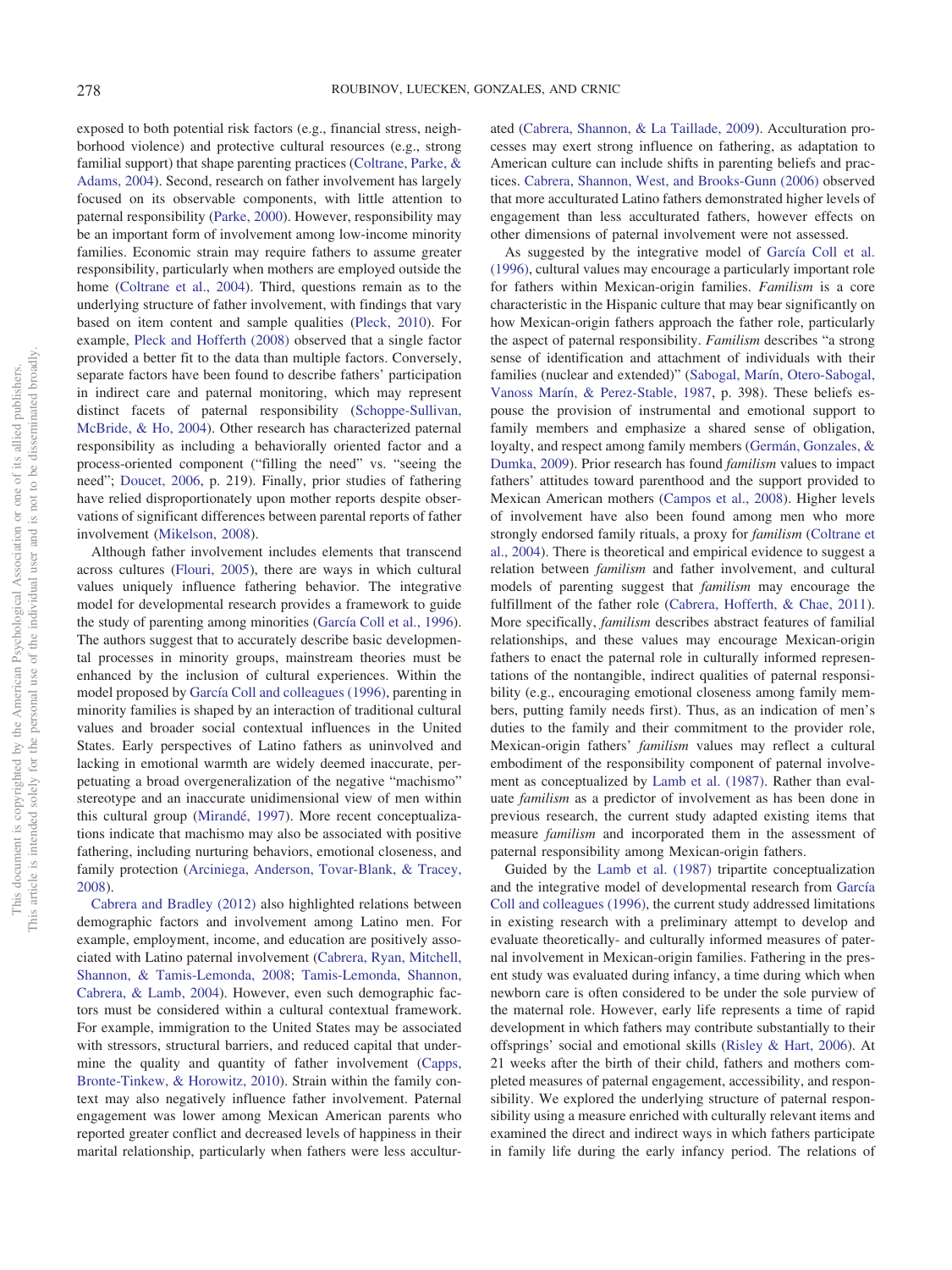paternal involvement to important demographic and cultural variables and the degree of correspondence between maternal and paternal reports of fathering were also investigated to understand fathering within the larger social and familial context.

## **Method**

## **Participants**

Participants included 180 Mexican-origin women  $(M \t{age} =$ 28.3,  $SD = 6.23$ ) recruited for a larger longitudinal study of maternal and infant health and 83 Mexican-origin men  $(M$  age  $=$  $31.5, SD = 7.57$  recruited into a substudy of paternal mental health and father involvement during the early postnatal period. All participating men were the biological father of the infant or the current romantic partner serving in the paternal role.<sup>1</sup> Eligibility criteria for women and men were (a) Mexican origin (selfidentified Mexican or Mexican American residing in the United States), (b) English or Spanish language fluency, (c) age 18 or older, (d) low family income (self-reported income below \$25,000 or Medicaid eligibility), and (e) delivery of a singlet baby. Sample characteristics for mothers and fathers are presented in [Table 1.](#page-3-0)

## **Recruitment**

Eligible pregnant women were invited to participate by a female, bilingual interviewer during prenatal care appointments at a community clinic that serves low-income populations. Women's participation included a prenatal home visit conducted between 26 and 38 weeks gestation and 3 home visits and 7 telephone calls during the first postpartum year. The collection of mothers' reports of paternal involvement was initiated after the onset of data collection for the larger project. Thus, a subset of women participating in the larger study had progressed beyond the relevant postnatal data collection points for the current analyses. Of 322 women who consented to the larger study, 217 women were active in the study during the targeted data collection periods. Of these, 22 women had no involvement with the baby's father. The current analyses include 180 women (83%) who completed father involvement measures during the 21 week postnatal interview (13 women could not be contacted for the interview and interviewer/equipment error precluded data collection from two women).

Permission to contact male partners was requested of women at the 6-week postnatal home visit. Men's participation included two phone calls conducted at 15 and 21 weeks postpartum. Of the 161 men available for recruitment, 21 (12%) fathers declined to participate and 47 (26%) could not be contacted. The final sample consisted of 93 fathers: 88 completed both interviews and 83 completed the 21 week interview.

# **Procedures**

Home visit and telephone interviews with mothers were conducted in Spanish (86%) or English (14%) according to the preference of the participant. Informed consent and interview questions were read aloud to women and responses were entered by interviewers onto project laptops equipped with computer-assisted interview software. Women were compensated \$75 and small gifts

for the prenatal home visit and \$10 for each 5- to 10-minute telephone interview.

Eligible fathers were mailed two informed-consent forms and a stamped envelope in which to return one signed form prior to the first telephone interview. If the signed form was not returned before the first telephone interview, the consent form was read aloud and verbal consent was recorded using a telephone recording system before beginning the interview. Bilingual male interviewers read questions aloud to fathers in the language of his choice (80% Spanish, 20% English) and responses were entered into a computer-based survey system. Fathers were compensated \$20 for each 20- to 30-minute telephone interview.

# **Measures**

Father involvement. In light of the absence of "gold standard" assessments of father involvement, the current study relied on strong theoretical grounding and previous empirical research to select and adapt assessments of the three components of involvement.

**Engagement.** Engagement was assessed with six items from the Who Does What? Questionnaire – Infant Form [\(Cowan &](#page-9-20) [Cowan, 1988\)](#page-9-20), a widely used measure of the division of childcare tasks between parents that has demonstrated high reliability with Mexican American families [\(Cowan, Cowan, Pruett, Pruett, &](#page-9-21) [Wong, 2009\)](#page-9-21). Mothers and fathers were asked to indicate the level of involvement of fathers in six tasks that involve direct engagement (e.g., feeding, changing diapers, etc.) on a scale of 1 (*mother does it all*) to 9 (*father does it all*). In recognition of the high value Latino parents place on literacy activities [\(Ortiz, 2004\)](#page-10-14), three additional items assessed the frequency with which fathers read books, told stories, and sang songs to their children [\(Cabrera et al.,](#page-9-16) [2006;](#page-9-16) [Capps et al., 2010\)](#page-9-14). Values at the midpoint of the scale indicate that mothers and fathers engage in the task in approximately equal proportions, and higher values indicate greater paternal engagement and lower maternal engagement.

**Accessibility.** Accessibility was measured by asking mothers and fathers to estimate the amount of time fathers spend available to attend to the child's needs in the absence of direct interaction. Two separate questions collected this information in regards to a typical weekday and weekend day [\(Pleck & Masciadrelli, 2004\)](#page-10-1). However, participants appeared to interpret and answer these questions in different ways; some individuals provided a response of "0 hours" to indicate that fathers were always available and others responded with an estimate of "24 hours" to indicate that fathers were always available. These two items were dropped in light of the inconsistencies and this data is not reported or included in follow-up analyses.

**Responsibility.** Paternal responsibility was assessed using mother and father reports on a combination of 24 items supported by theory and prior empirical research. First, because theory suggests that *familism* reflects a culturally specific representation of

<sup>&</sup>lt;sup>1</sup> Two women (1%) stated that their current romantic partner was not the biological father of the infant. Both women were residing with their romantic partner. One of these men was recruited into the present study, but could only be reached for the 15-week interview. One mother reported that contact with the biological father occurred once every six months, and the other reported no contact with the biological father.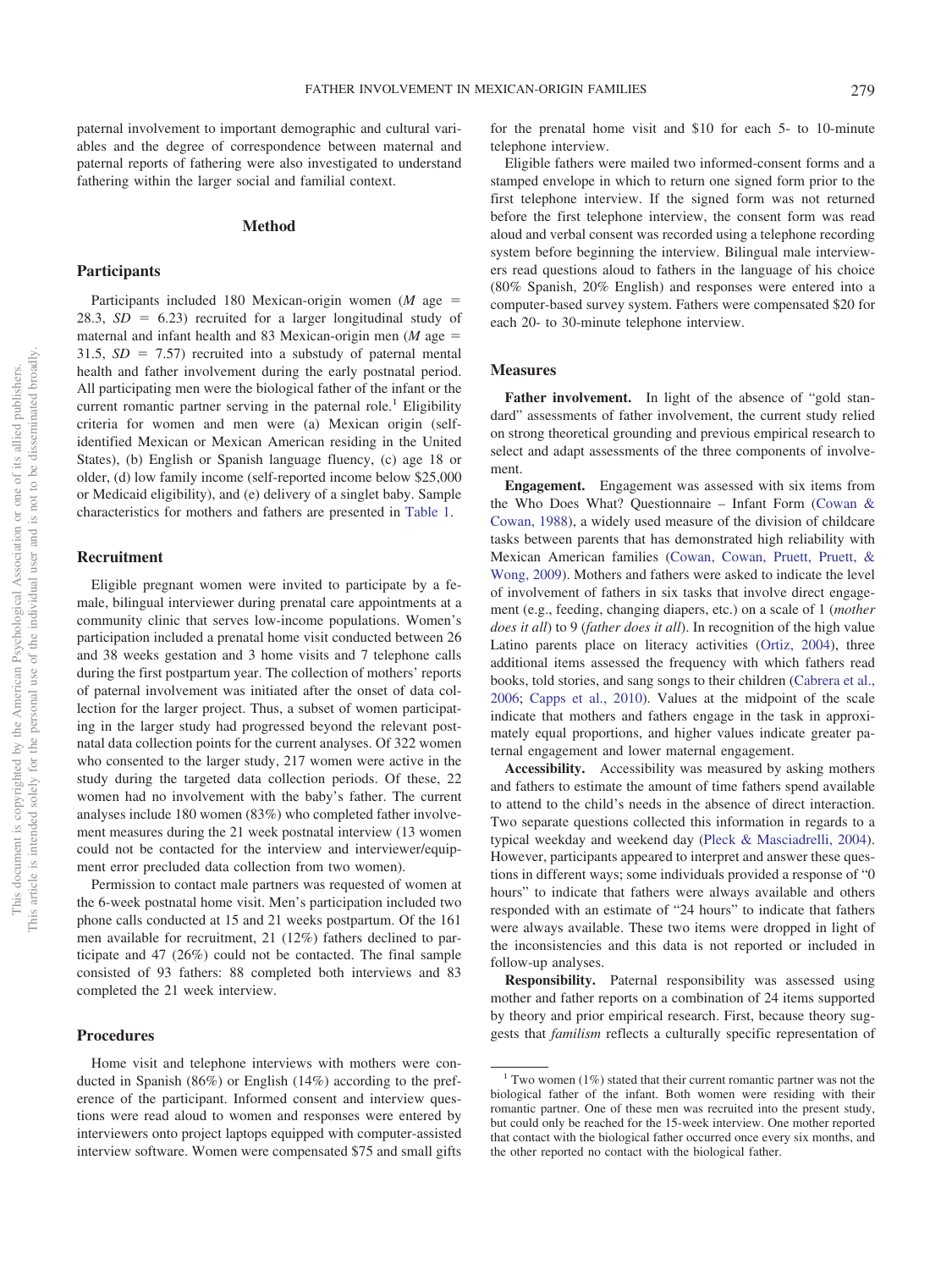<span id="page-3-0"></span>

| Table 1 |                        |
|---------|------------------------|
|         | Sample Characteristics |

|                                             |                  | Mothers $(n = 180)$ | Fathers $(n = 83)$             |                |  |
|---------------------------------------------|------------------|---------------------|--------------------------------|----------------|--|
| Variable                                    | $\boldsymbol{n}$ | $\%$                | $\boldsymbol{n}$               | $\%$           |  |
| Family income                               |                  |                     |                                |                |  |
| Less than or equal to \$5,000               | 23               | 13                  |                                |                |  |
| \$5,001-\$10,000                            | 32               | 18                  | 7                              | 8              |  |
| \$10,001-\$15,000                           | 49               | 27                  | 10                             | 12             |  |
| \$15,001-\$20,000                           | 24               | 13                  | 25                             | 30             |  |
| \$20,001-\$25,000                           | 23               | 13                  | 12                             | 15             |  |
| \$25,001-\$30,000                           | 10               | 6                   | 9                              | 11             |  |
| \$30,001-\$35,000                           | 7                | $\overline{4}$      | 7                              | 8              |  |
| \$35,001-\$40,000                           | 3                | $\overline{c}$      | 3                              | $\overline{4}$ |  |
| \$40,001-\$45,000                           |                  |                     | 1                              | $\mathbf{1}$   |  |
| \$45,001-\$50,000                           |                  |                     | $\mathbf{1}$                   | $\mathbf{1}$   |  |
| \$60,001-\$65,000                           | 1                | $<$ 1               |                                |                |  |
| \$65,001-\$70,000                           | 1                | $<$ 1               | $\mathbf{1}$                   | $\mathbf{1}$   |  |
| \$75,001-\$80,000                           | 1                | $<$ 1               |                                |                |  |
| \$90,001-\$95,000                           | $\mathbf{1}$     | $<$ 1               |                                |                |  |
| Missing                                     | 5                | 3                   | $\tau$                         | 8              |  |
| Number of children in the home $(M, SD)$    |                  | 2.2(1.7)            |                                | Not collected  |  |
| Fathered children in prior relationships    |                  | Not collected       | 13                             | 16             |  |
| Children from prior relationships $(M, SD)$ |                  | Not collected       |                                | 1.73 (.96)     |  |
| Education                                   |                  |                     |                                |                |  |
| Did not attend school                       | 1                | $<$ 1               |                                |                |  |
| $1-11$ years                                | 111              | 62                  | 44                             | 53             |  |
| High school graduate/GED                    | 48               | 27                  | 20                             | 24             |  |
| Some college/vocational school              | 8                | $\overline{4}$      | 5                              | 6              |  |
| Vocational school graduate                  | $\mathbf{1}$     | $<$ 1               | 3                              | $\overline{4}$ |  |
| Associate's degree                          | 3                | 2                   | $\mathfrak{2}$                 | $\overline{c}$ |  |
| College degree                              | 6                | 3                   | 3                              | $\overline{4}$ |  |
| Master's degree                             | $\overline{2}$   | $<$ 1               |                                |                |  |
| Missing                                     |                  |                     | 6                              | $\tau$         |  |
| Country of birth                            |                  |                     |                                |                |  |
| Mexico                                      | 163              | 91                  | 66                             | 80             |  |
| <b>United States</b>                        | 16               | 9                   | 11                             | 13             |  |
| Other                                       | 1                | $<$ 1               |                                |                |  |
| Missing                                     |                  |                     | 6                              | $\tau$         |  |
| Age of immigration $(M, SD)$                |                  | 15.8 (7.9)          |                                | 17.9 (7.7)     |  |
| Language                                    |                  |                     |                                |                |  |
| Spanish                                     | 155              | 86                  | 66                             | 80             |  |
| English                                     | 25               | 14                  | 17                             | 20             |  |
| Marital status                              |                  |                     |                                |                |  |
|                                             |                  | 37                  |                                |                |  |
| Married and living together                 | 67               | $\overline{2}$      | 38<br>$\overline{\phantom{0}}$ | 46             |  |
| Married but not living together             | 3                |                     |                                |                |  |
| Living with partner but not married         | 88               | 49                  | 37                             | 45             |  |
| Not married/not living with partner         | 16               | 9                   | $\mathbf{1}$                   | $\mathbf{1}$   |  |
| Separated                                   | 6                | 3                   | $\mathbf{1}$                   | $\mathbf{1}$   |  |
| Missing                                     |                  |                     | 6                              | 7              |  |
| Employment status                           |                  |                     |                                |                |  |
| Not employed                                | 160              | 89                  | 13                             | 16             |  |
| Employed full-time or part-time             | 20               | 11                  | 64                             | 77             |  |
| Missing                                     |                  |                     | 6                              | $\tau$         |  |

paternal responsibility, 10 items from the *familism* scales of the Mexican American Cultural Values Scale (MACVS; [Knight et al.,](#page-9-22) [2010\)](#page-9-22) were included. The MACVS assesses *beliefs* in certain cultural values, rather than actual behaviors. Thus, items were modified for the current study to evaluate the degree to which fathers demonstrated culturally relevant behaviors reflective of paternal responsibility. Seven additional items were written for the present study to measure strength, bravery, and other cultural qualities that are theoretically associated with positive machismo and paternal duty in Mexican-origin families [\(Arciniega et al.,](#page-9-11) [2008\)](#page-9-11). Finally, seven items were included from existing scales that are consistent with the Lamb et al. conceptualization of responsibility (i.e., indirect care activities to ensure children's basic welfare), including five items from the Who Does What? measure [\(Cowan & Cowan, 1988\)](#page-9-20) and two items from the Paternal Involvement Scale [\(Bruce & Fox, 1997\)](#page-9-23).

**Demographic information.** During the 15-week postnatal telephone interview, information was obtained on fathers' employment status, occupation, education, income, marital/partnership status, household composition, other biological children, and migration history. A comparable measure was administered to mothers during the prenatal home visit.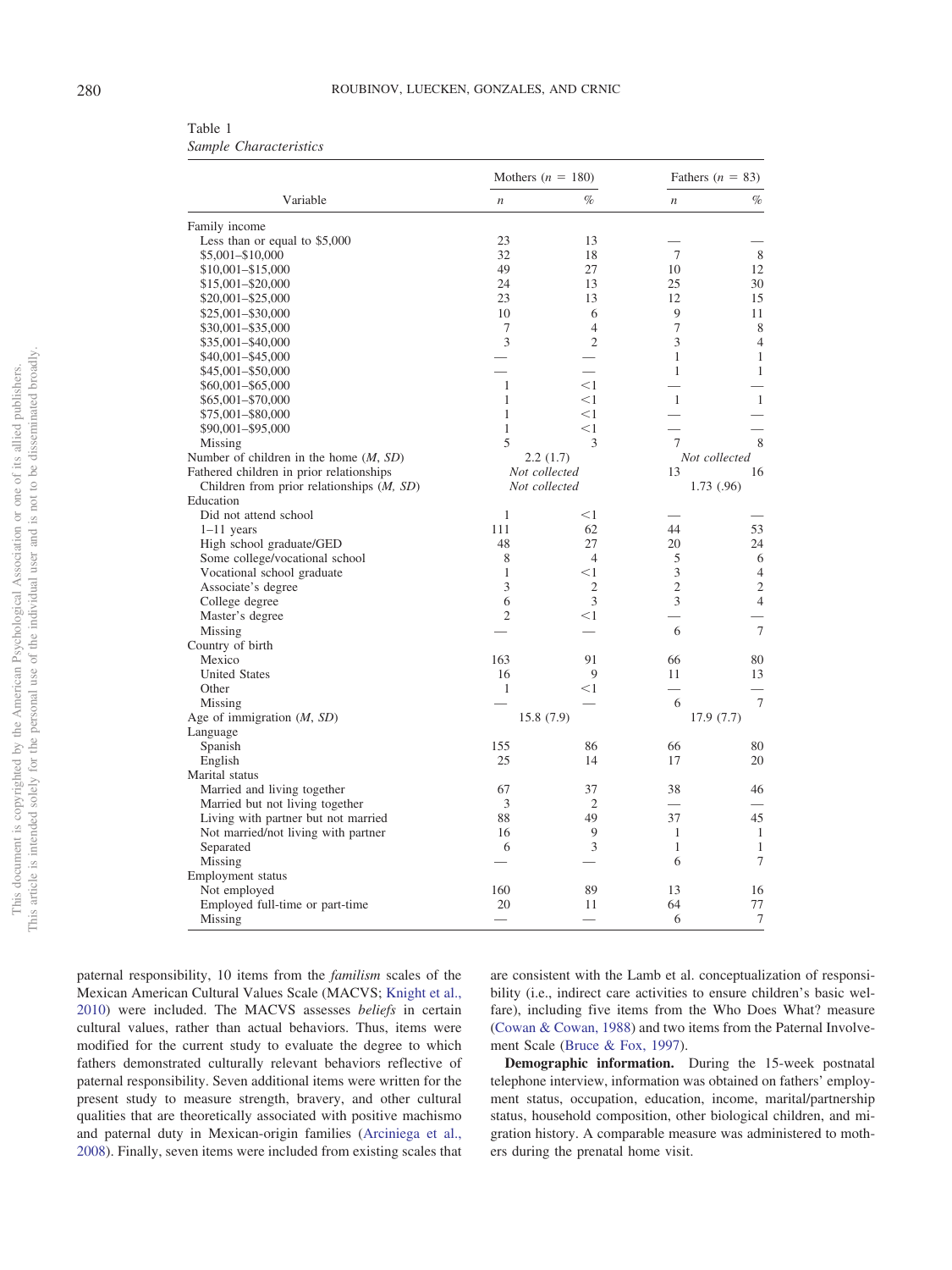**Acculturation.** The Acculturation Rating Scale for Mexican Americans II (ARSMA II; [Cuéllar, Arnold, & Maldonado, 1995\)](#page-9-24) was administered to mothers during the prenatal home visit and fathers during the 15-week postnatal interview to assess parents' integration and assimilation into Mexican and American societies. The ARSMA-II consists of a 13-item Anglo Orientation Subscale and a 17-item Mexican Orientation Subscale. In the current sample, reliabilities for the Mexican Orientation subscale were high ( $\alpha$ ) mothers = 0.86;  $\alpha$  fathers = 0.86), as were reliabilities for the Anglo Orientation subscale ( $\alpha$  mothers = 0.93;  $\alpha$  fathers = 0.90).

**Economic stress.** The Economic Hardship Scale (EHS; [Bar](#page-9-25)[rera, Caples, & Tein, 2001\)](#page-9-25) was administered to women during the prenatal home visit to assess financial hardship. The EHS was developed for low-income families to measure the subjective experience of stress when available resources are insufficient for perceived needs. Four subscales evaluate overall financial strain, lack of money for necessities, need for economic adjustments/ cutbacks, and inability to make ends meet ( $\alpha = .68$ ).

**Marital relationship quality.** Women reported on marital adjustment during the 15-week postnatal telephone call using a seven-item version of the Dyadic Adjustment Scale [\(Spanier,](#page-10-15) [1976\)](#page-10-15). Items were selected from the original measure to assess perceptions of satisfaction and cohesion with the partnership with higher scores indicating better romantic relationship adjustment  $(\alpha = .81)$ .

**Satisfaction with paternal support.** Women were asked about their level of satisfaction with paternal support at 18 weeks postpartum using a single item ("Overall, how satisfied are you with the support that you get from your baby's biological father?". Response options ranged from 1 (*not at all satisfied*) to 4 (*extremely satisfied*).

**Critical social support from partner.** At 18 weeks postpartum, women were asked about the frequency with which they received critical or negative social support from their current romantic partner using three questions modified from [Turner and](#page-10-16) [Marino \(1994;](#page-10-16) e.g., "You feel that your significant other makes too many demands on you"). Responses were averaged to create a summary score with higher scores indicating more frequent negative social support in the relationship ( $\alpha = .87$ ).

# **Data Analyses**

First, descriptive statistics explored the nature and quality of paternal engagement as reported by mothers and fathers. In light of scarce prior psychometric research on paternal responsibility and the use of a novel, culturally informed measure in the current study, exploratory factor analysis (EFA) of father reports was used to examine the structure underlying this construct. The EFA was conducted in MPlus 7 [\(Muthén & Muthén,](#page-10-17) [2012\)](#page-10-17) using maximum-likelihood factor analysis and a type of oblique rotation (geomin rotation) that allows the factors to correlate and provides fit statistics. To determine the number of factors to be extracted, current statistical recommendations suggest a comprehensive evaluation of model fit indices (RM-SEA  $\leq 0.08$ , CFI  $\geq 0.90$ , and SRMR  $\leq 0.08$ ; [Hu & Bentler,](#page-9-26) [1999\)](#page-9-26) and consideration of the substantive content of the items loading on each factor. The final EFA solution from father reports was subsequently used as the basis for confirmatory

factor analysis (CFA) with mother reports of paternal responsibility.

# **Results**

# **Paternal Engagement**

Fathers engaged in direct interaction activities with relative frequency, however both paternal and maternal reports indicated higher engagement among mothers at 21 weeks after the birth of the child (father reported  $M = 3.83$ ,  $SD = 0.93$ ; mother reported  $M = 3.44$ ,  $SD = 1.25$ . Approximately one-quarter of mothers  $(n = 41)$  and one fifth  $(n = 18)$  of fathers reported that fathers more frequently engaged in direct interaction activities as compared with mothers.

#### **Paternal Responsibility**

Father report. EFA with the 24 responsibility items was conducted using the procedures described above. One, two, and three factor models were requested. Initial analyses revealed several items that tended to have low loadings on all factors, regardless of the number extracted. First, an item evaluating the extent to which fathers would risk their own safety to protect their family had very low variability, as all fathers responded with a "4" or "5" on a 5-point scale ( $M = 4.95$ ,  $SD = 0.22$ ). Second, fathers were asked about providing a sense of security for the family; this item may have been unclear because of varied interpretations of the word "security" (e.g., economic, emotional, etc.). Lastly, three items had low loadings that may have been attributable to a lack of substantive fit or poor applicability within any factor solution. For example, fathers were asked about their completion of domestic chores, an activity that may be more reflective of general household functioning than paternal involvement or parenting values. Men were also asked about their encouragement of relationships between older children and their baby, an item that may have lacked relevance for first-time fathers and those with children that did not reside with them. An item evaluating the extent to which fathers worked hard to provide for their family may have similarly lacked pertinence among unemployed men and those with irregular work schedules.

EFA with the 19 remaining items indicated that a two-factor solution provided an adequate fit to the data ( $RMSEA = 0.05$ ,  $90\% \text{ CI} = 0.01 - 0.08$ ; CFI = 0.90; SRMR = 0.07). Fit indices indicated that a one-factor model was a worse fit to the data  $(RMSEA = 0.08, 90\% \text{ CI} = 0.06 - 0.10, \text{CFI} = 0.74, SRMR =$ 0.09) and was removed from consideration as a possible solution. From a statistical standpoint, three factors yielded a better fit to the data as compared with two factors (RMSEA  $= 0.04$ , 90% CI  $=$  $0-0.07$ ; CFI = 0.95; SRMR = 0.06). However, the substantive content and theoretical cohesion of the two-factor solution deteriorated because of culturally informed items that cross-loaded in the three-factor model.

Although the fit of the aforementioned two-factor EFA was satisfactory, the low CFI prompted additional critical evaluation of the items and analyses in an effort to improve fit. The loadings of seven items were noticeably lower (0.30 to 0.40, as compared with loadings of 0.50 and higher) and appeared to differ in important ways from those items that loaded more substantially. Specifically,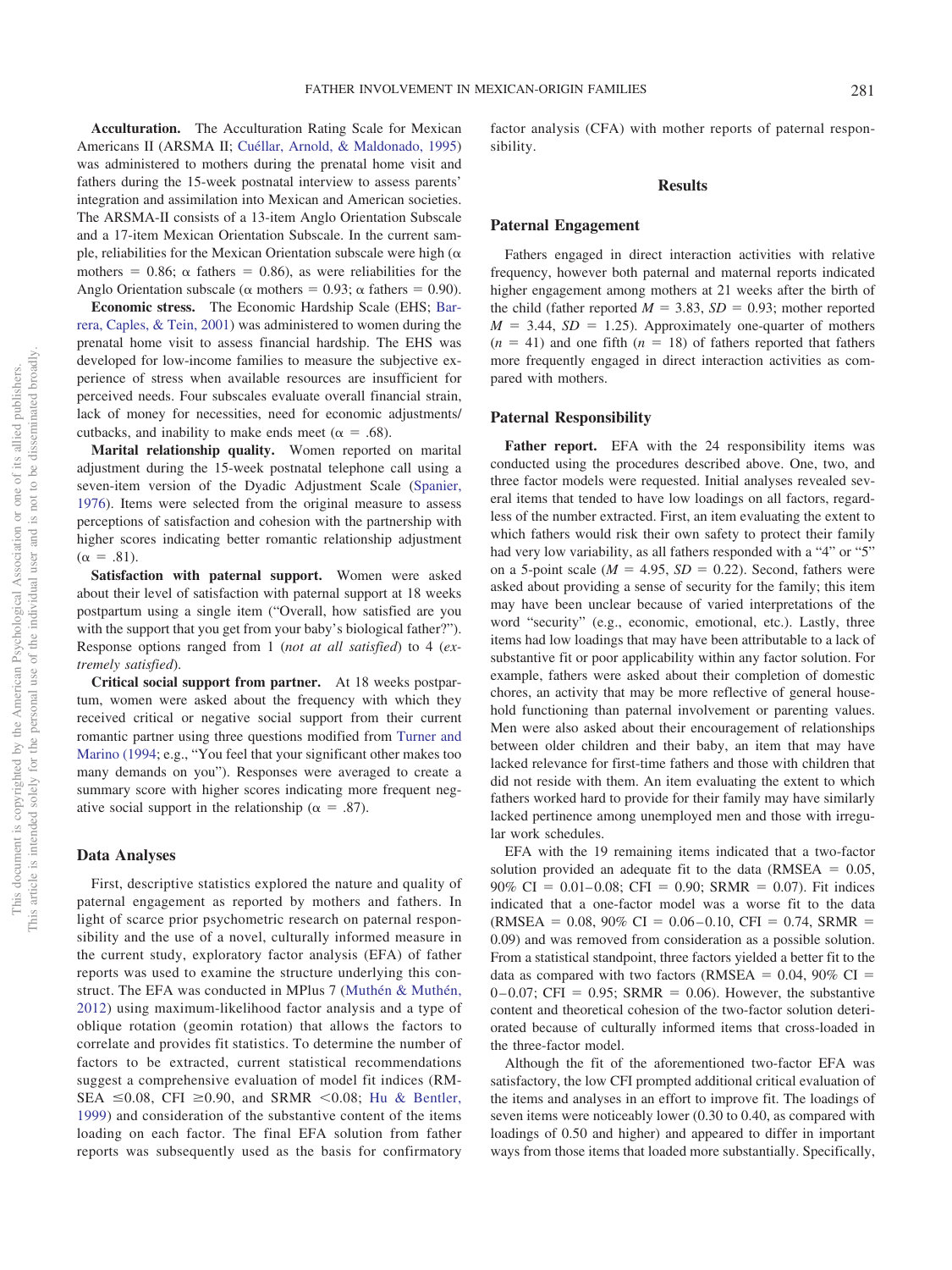four items referenced the family or extended family and were less specific to the target infant (e.g., *Bring extended family together for holidays).* Two items regarding the frequency with which fathers scheduled childcare and decided how to respond to the baby's cries may have been developmentally inappropriate for the early postnatal period when infants are less likely to be cared for by others or left to self-soothe. Finally, an item related to planning for the baby's future may have been inconsistent with the presentfocused orientation that has been observed within Hispanic cultures [\(Zea, García, Belgrave, & Quezada, 1997\)](#page-10-18) and among individuals in low-income environments to meet imminent, day-to-day demands [\(Lawrance, 1991\)](#page-10-19). A revised EFA with these seven items removed provided a two-factor solution with a better fit to the data  $(RMSEA = 0.05, 90\% \text{ CI} = 0.00 - 0.10; \text{CFI} = 0.94; SRMR =$ 0.05). The one-factor model was a worse fit to the data (RM- $SEA = 0.11,90\% \text{ CI} = 0.08 - 0.14, CFI = 0.69, SRMR = 0.10$ and the three-factor model yielded better fit indices ( $RMSEA$  =  $0.03,90\% \text{ CI} = 0.00 - 0.09, \text{CFI} = 0.99, \text{SRMR} = 0.04$ ), however loadings on the third factor were all very low and nonsignificant  $(-0.06$  to 0.28). Therefore, analyses and interpretation proceeded with the two-factor model of paternal responsibility.

The first factor, labeled *behavioral responsibility*, consisted of six items that captured indirect services performed by the father for the infant, including planning activities and managerial tasks. The loadings of items on this factor ranged from 0.39 to 0.62 (all significant at  $p < .05$ , see [Table 2\)](#page-5-0). Factor 2, labeled *positive machismo*, included six new and MACVS-modified items that were reflective of culturally informed familism values relevant to the paternal role. Factor loadings ranged from 0.39 to 0.84 (all significant at  $p < .05$ , see [Table 2\)](#page-5-0). The individual items on each factor were averaged to form subscale scores. Internal reliability as measured by Cronbach's alpha was 0.52 for behavioral responsibility and 0.67 for positive machismo.

**Mother report.** After identification of the two-factor solution of paternal responsibility by fathers' report, a CFA was conducted on a corresponding two-factor model using mother-reported data. The CFA provided a good fit to the data (RMSEA  $= 0.05, 90\%$  $CI = 0.02 - 0.07$ ;  $CFI = 0.98$ ;  $SRMR = 0.03$ ). Item loadings on behavioral responsibility ranged from 0.52 to 0.92 and the internal reliability was 0.88. Positive machismo item loadings ranged from 0.87 to 0.90 and the internal reliability was 0.96 (see [Table 3\)](#page-6-0).

# **Correlations Between and Within Maternal and Paternal Reports of Father Involvement**

Fathers' self-reports and mothers' informant reports of paternal engagement were significantly positively related at the 21-week postnatal time point, as were reports of positive machismo. Paren-

#### <span id="page-5-0"></span>Table 2

|  |  |  |  | Loadings of Two-Factor Father Report EFA of Paternal Responsibility Items |  |
|--|--|--|--|---------------------------------------------------------------------------|--|
|  |  |  |  |                                                                           |  |

| Final retained items<br>Choose toys for the baby                   |                              | Behavioral<br>responsibility<br>.41 |                                           | Positive<br>machismo                                          | Item source  |  |
|--------------------------------------------------------------------|------------------------------|-------------------------------------|-------------------------------------------|---------------------------------------------------------------|--------------|--|
|                                                                    |                              |                                     |                                           | $-.07$                                                        | <b>WDW</b>   |  |
| Think about baby when making important decisions                   |                              | .62                                 |                                           | < 0.01                                                        | <b>MACVS</b> |  |
| Deal with the doctor about the baby's health                       |                              | .41                                 |                                           | .12                                                           | <b>WDW</b>   |  |
| Make important decisions for the baby                              | .54                          |                                     | .24<br>$-.03$<br>.14<br>.72<br>.64<br>.74 | <b>PIS</b>                                                    |              |  |
| Take responsibility as a father seriously                          | .58                          |                                     |                                           | <b>New</b>                                                    |              |  |
| Be a good example for other fathers                                | .39                          |                                     |                                           | <b>New</b>                                                    |              |  |
| Be strong and brave for family                                     | $-.02$                       |                                     |                                           | <b>New</b>                                                    |              |  |
| Encourage love and affection                                       | .06                          |                                     |                                           | <b>MACVS</b>                                                  |              |  |
| Keep family safe                                                   | .27                          |                                     |                                           | <b>New</b>                                                    |              |  |
| Make sacrifices for the baby                                       | .26                          |                                     | .49                                       | <b>MACVS</b>                                                  |              |  |
| Put family first                                                   |                              | $-.02$                              |                                           | .80                                                           | <b>MACVS</b> |  |
| Support partner so she can be a good mother                        |                              | $-.02$                              |                                           | .43                                                           | <b>New</b>   |  |
| Dropped items                                                      | Behavioral<br>responsibility | Positive<br>machismo                | Item source                               |                                                               | <b>Notes</b> |  |
| Provide a sense of security to family                              | .24                          | .06                                 | <b>MACVS</b>                              | Drop after first EFA; varied interpretations<br>of "security" |              |  |
| Do household chores                                                | .10                          | .06                                 | <b>WDW</b>                                | Drop after first EFA; poor fit/applicability                  |              |  |
| Encourage older children to care for family                        | .19                          | .19                                 | <b>MACVS</b>                              | Drop after first EFA; poor fit/applicability                  |              |  |
| Risk own safety for family                                         | .11                          | .25                                 | <b>New</b>                                | Drop after first EFA; limited variability                     |              |  |
| Work hard to provide for family                                    | .16                          | .15                                 | <b>New</b>                                | Drop after first EFA; poor fit/applicability                  |              |  |
| Put family's needs above your own                                  | .40                          | .20                                 | <b>MACVS</b>                              | Drop after second EFA; less specific to<br>target infant      |              |  |
| Encourage extended family to have close<br>relationships with baby | .30                          | .19                                 | <b>MACVS</b>                              | Drop after second EFA; less specific to<br>target infant      |              |  |
| Decide how to respond to baby's cries                              | .28                          | .20                                 | <b>WDW</b>                                | Drop after second EFA; developmentally<br>inappropriate       |              |  |
| Make plans for baby's future                                       | .29                          | .06                                 | PIS                                       | Drop after second EFA; culturally<br>inconsistent             |              |  |
| Bring family together for holidays                                 | .30                          | .19                                 | <b>MACVS</b>                              | Drop after second EFA; less specific to<br>target infant      |              |  |

*Note*. Bolded values represent items that loaded onto each factor in the final EFA,  $p < .05$ ; WDW = Who Does What? [\(Cowan & Cowan, 1988\)](#page-9-20); PIS = Paternal Involvement Scale [\(Bruce & Fox, 1997\)](#page-9-23); MACVS = Mexican American Cultural Values Scale [\(Knight et al., 2010\)](#page-9-22).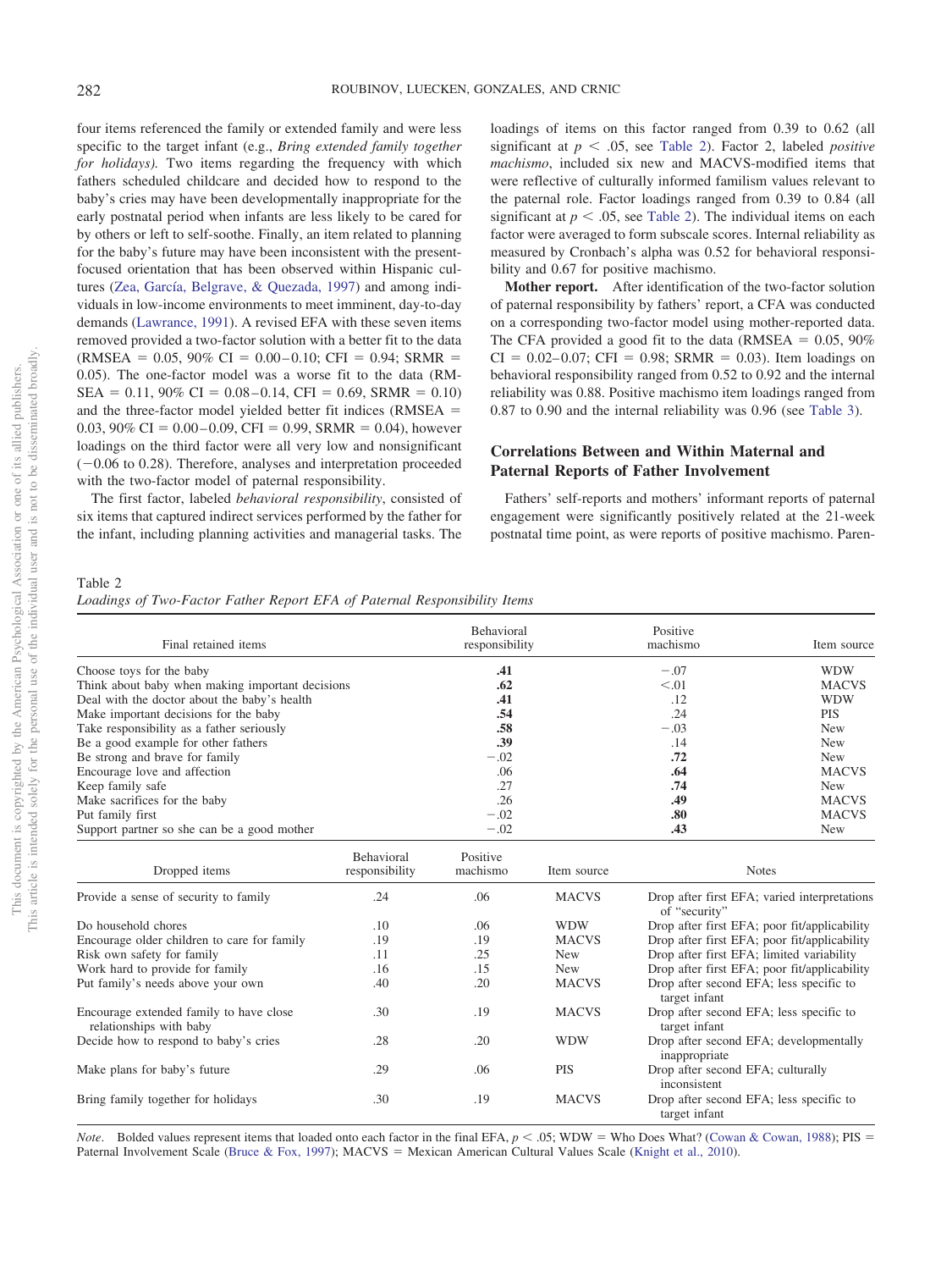<span id="page-6-0"></span>Table 3 *Loadings of Two-Factor Mother Report CFA of Paternal Responsibility Items*

| <b>Item</b>                                  | <b>Behavioral</b><br>responsibility | Positive<br>machismo |
|----------------------------------------------|-------------------------------------|----------------------|
| Choose toys for the baby                     | .56                                 |                      |
| Think about baby when making important       |                                     |                      |
| decisions                                    | .88                                 |                      |
| Deal with the doctor about the baby's health | .52                                 |                      |
| Make important decisions for the baby        | .90                                 |                      |
| Take responsibility as a father seriously    | .92                                 |                      |
| Be a good example for other fathers          | .80                                 |                      |
| Be strong and brave for family               |                                     | .91                  |
| Encourage love and affection                 |                                     | .90                  |
| Keep family safe                             |                                     | .94                  |
| Make sacrifices for the baby                 |                                     | .88                  |
| Put family first                             |                                     | .88                  |
| Support partner so she can be a good         |                                     |                      |
| mother                                       |                                     | .89                  |

*Note*. All CFA loadings significant at  $p < .01$ .

tal reports of behavioral responsibility were uncorrelated (see [Table 4\)](#page-6-1).

The degree of relation among the various subtypes of involvement differed between maternal and paternal reports. Among fathers, behavioral responsibility was significantly correlated with engagement and positive machismo. Fathers' self-reported engagement and positive machismo were uncorrelated. Per maternal reports, all relations among paternal engagement, behavioral responsibility, and positive machismo were significant (see [Table 4\)](#page-6-1).

# **Correlates of Paternal Involvement**

**Father report of paternal involvement.** Higher levels of engagement were reported by fathers when mothers worked partor full-time as compared with men with partners who did not work outside the home,  $r = .39$ ,  $p < .01$ . In contrast, fathers' own work status was not significantly related to any index of paternal involvement. A greater number of other biological children with one's current partner was associated with higher levels of behavioral responsibility,  $r = .26$ ,  $p = .05$ , but was uncorrelated with fathers' reports of engagement or positive machismo. Men with children from previous romantic relationships reported lower levels of engagement with the new infant that nearly reached significance,  $r = -0.23$ ,  $p = .06$ , however there were no differences in behavioral responsibility and positive machismo between fathers with and without offspring with prior partners. Reports of family income, public assistance, and economic hardship were not associated with any index of paternal involvement. Engagement was higher among more Anglo-oriented fathers,  $r = .25$ ,  $p < .05$ , and families in which the mother was born in the United States as compared with when mothers were born in Mexico,  $r = -0.39$ ,  $p < .01$ . As compared with parents who completed the interview in English, fathers and mothers who completed the interviews in Spanish reported lower levels of engagement that were marginally significant (father  $r = -0.22$ ,  $p = .06$ ; mother,  $r = -0.22$ ,  $p =$ .07).

**Mother report of paternal involvement.** Women involved in a romantic relationship with the infant's biological father or father figure reported higher paternal engagement, behavioral responsibility, and positive machismo than those who were not currently partnered (*rs* ranging from 0.39 to 0.54, all  $ps < .01$ ). Mothers who reported full- or part-time employment endorsed lower levels of paternal positive machismo relative to those who reported no employment,  $r = -0.15$ ,  $p = .05$ . In contrast to fathers' reports, the relation between mother employment status and her report of paternal engagement was not significant,  $r = .02$ ,  $p = .86$ . Consistent with father reports, family income, public assistance, and economic hardship were not significantly associated with any index of paternal involvement as reported by mothers. Maternal reports of involvement with the recently born infant did not differ based on fathers' report of children outside the current relationship. Fathers who arrived in the United States at an older age were reported to demonstrate higher levels of behavioral responsibility,  $r = .33$ ,  $p < .01$ , however associations between mother-reported father involvement and other demographic and cultural characteristics (e.g., country of birth, language, acculturation, etc.) were not significant.

All indices of father involvement were positively associated with maternal report of dyadic adjustment (*r*s ranging from 0.31 to 0.55, all  $ps < 0.01$ ) and satisfaction with postpartum partner support (*rs* ranging from 0.38 to 0.43, all  $ps < 0.01$ ). Women's report of greater negative social support from their romantic partner was associated with lower levels of each index of paternal involvement (*rs* ranging from  $-0.22$  to  $-0.30$ , all  $ps < 0.01$ ).

#### **Discussion**

A changed landscape on fathering is emerging from the past several decades of family process research. No longer is the paternal role deemed ancillary to the maternal role; rather, fathers are recognized for their strong and enduring influence on family functioning. The present study contributed to extant fathering research by developing a preliminary measure of father involve-

<span id="page-6-1"></span>

|--|--|--|--|

| Item                                                                                                                                                                                                                                                       |                                                             |                                         |                                 |                                 |                |
|------------------------------------------------------------------------------------------------------------------------------------------------------------------------------------------------------------------------------------------------------------|-------------------------------------------------------------|-----------------------------------------|---------------------------------|---------------------------------|----------------|
| 1. Engagement (maternal report)<br>2. Behavioral responsibility (maternal report)<br>3. Positive machismo (maternal report)<br>4. Engagement (paternal report)<br>5. Behavioral responsibility (paternal report)<br>6. Positive machismo (paternal report) | 1.00<br>$.64***$<br>$.61***$<br>$.45***$<br>$.41***$<br>.02 | 1.00<br>$.87***$<br>$-17$<br>.07<br>211 | 1.00<br>$-.07$<br>.01<br>$22^*$ | 1.00<br>$.26^{\circ}$<br>$-.03$ | 1.00<br>$23^*$ |

 $\frac{p}{p}$  < .10.  $\frac{p}{p}$  < .05.  $\frac{p}{p}$  < .01.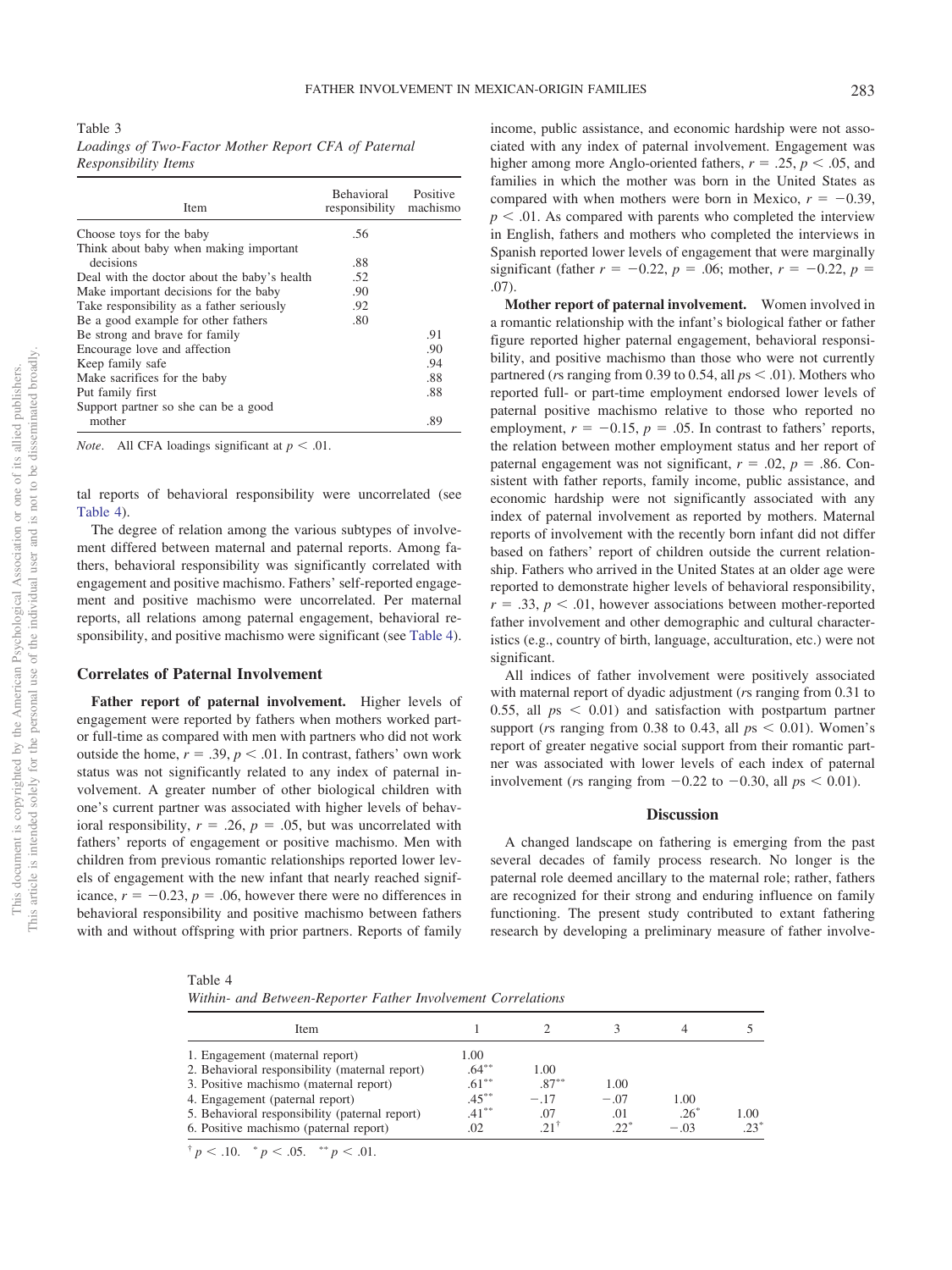ment in Mexican-origin families during the infancy period, and evaluating the qualities and correlates of involvement. Informed by the integrative model for the study of child development in minority populations [\(García Coll et al., 1996\)](#page-9-10) and using the tripartite theory of father involvement as a guide [\(Lamb et al., 1987\)](#page-10-0), the present study suggested a multifactorial conceptual model of paternal involvement in Mexican-origin families that varies with demographic, familial, and cultural characteristics. Support for the engagement and responsibility domains of paternal involvement as proposed by [Lamb et al. \(1987\)](#page-10-0) was observed with adaptations to capture the cultural context of Mexican-origin families. Findings from the current study are also aligned with the [Cabrera and](#page-9-12) [Bradley \(2012\)](#page-9-12) model in which father involvement is influenced by contextual factors, familial qualities, and social and demographic characteristics. Importantly, the present study suggests that cultural factors are not only correlates, but are central to the conceptualization and operationalization of father involvement in this population.

Outdated conceptualizations of Mexican and Mexican American men as uninvolved or uninterested in the paternal role are stereotypical views that fail to appreciate their important contributions to the family environment [\(Cabrera & Bradley, 2012\)](#page-9-12). In contrast, contemporary theory suggests that Mexican and Mexican American men desire to be involved and approach fathering with egalitarian attitudes toward shared parenting responsibilities [\(Saracho](#page-10-20) [& Spodek, 2008\)](#page-10-20). Consistent with this view and prior research that has observed high rates of involvement among Latino fathers of older infants and children [\(Cabrera et al., 2011;](#page-9-19) [Coltrane et al.,](#page-9-8) [2004\)](#page-9-8), results of the present study demonstrated that Mexicanorigin fathers interact with their infants with relative frequency. On a nine-point scale measuring engagement, mothers and fathers reported levels of "hands on" fathering in the moderate range, slightly less than the scale's midpoint (which represented an equal amount of infant interaction by mothers and fathers). Research during the toddler years has suggested the majority of fathering is conducted in the form of "rough and tumble" play and leisure activities [\(Yeung, Sandberg, Davis-Kean, & Hofferth, 2001\)](#page-10-21). Similar patterns may be observed in infancy; levels of paternal engagement in the current study were highest for active behaviors (taking the baby out and playing with the baby) and lowest for conventional caregiving activities (bathing, diapering). Fathers' traditional gender role attitudes may also contribute to lower levels of paternal involvement in tasks commonly considered to be "feminine" or completed by mothers [\(D'Angelo et al., 2012\)](#page-9-5).

In an attempt to measure paternal accessibility, mothers and fathers were asked to estimate the number of hours on a typical weekday/weekend day that fathers were "accessible, but not necessarily directly interacting" with their child. Evaluating the pattern of responses to the accessibility questions suggested that these items were not well understood or easy for participants to answer. Men participating in the present study often worked unpredictable hours or took job opportunities that required intermittent travel, which may have made it difficult to draw conclusions about fathers' general day-to-day availability in the home. Future research with low-income and minority fathers that evaluates paternal accessibility on a more expansive weekly or monthly basis, or assesses the frequency of separation periods may gather more meaningful estimates of fathers' availability.

The current study tested the factor structure of a newly adapted measure of paternal responsibility that included items that were either consistent with traditional definitions of paternal responsibility as "indirect care" or representative of Mexican-origin cultural values that reflect paternal responsibility. EFA using father report data and subsequent CFA using mother report data supported a two-factor model of paternal responsibility. In accordance with the traditional conceptualization of paternal responsibility as the abstract managerial tasks of fatherhood [\(Lamb et al., 1987\)](#page-10-0), the *behavioral responsibility* factor reflected the frequency of fathering activities that indirectly serve the child and facilitate healthy development. Results of the current study also supported a second component of paternal responsibility among Mexican-origin men, *positive machismo*, that is informed by and consistent with familism values [\(Coltrane et al., 2004;](#page-9-8) [Tamis-LeMonda, Kahana-](#page-10-22)[Kalman, & Yoshikawa, 2009\)](#page-10-22). Culture is integrated into the responsibility factor not only through the inclusion of relevant values, but with content that reflects contemporary conceptualizations of Mexican and Mexican American fathers as affectionate, egalitarian, and self-sacrificing for the benefit of the family [\(Saracho &](#page-10-20) [Spodek, 2008\)](#page-10-20). The *positive machismo* factor assesses favorable cultural characteristics associated with the paternal role, including honor, protection, and a sense of responsibility to one's family [\(Cruz et al., 2011\)](#page-9-27). The lack of "cultural specificity" within existing fathering measures has been noted in previous research, with suggestions to evaluate Latino fathers' involvement in "activities that promote family togetherness" [\(D'Angelo et al., 2012,](#page-9-5) p. 202). Although certain activity-oriented items did not load on the *positive machismo* factor (e.g., Bring extended family together for the holidays), other items are well-aligned with the fostering of family togetherness (e.g., Encourage love and affection). Existing measures that do not include this culturally informed component may suggest an inaccurate one-dimensional view of paternal responsibility in Mexican-origin families, omitting the ways in which familism and other cultural values manifest in activities that serve the family and maintain strong familial bonds.

The pattern of correlations within and between mother- and father-reported data suggests interesting differences in perspectives of the paternal role. The strength of the relations among the subtypes of paternal involvement varied within father reports. Father-reported behavioral responsibility was correlated with positive machismo and engagement, however paternal engagement and positive machismo were not associated. In contrast, mother reports indicated significant (and stronger) relations among all subtypes of paternal involvement. It has been suggested that maternal reports of paternal involvement may reflect "family harmony" [\(Lamb & Lewis, 2010,](#page-10-23) p. 129), with overarching qualities of the familial context coloring how mothers view fathering. In contrast, men may hold a more nuanced perspective on their paternal role. Weaker correlations between father-reported engagement and responsibility may indicate differences in fathers' attitudes toward the value of engagement/responsibility or the extent to which each is incorporated within men's sense of paternal identity [\(Pleck, 2012\)](#page-10-24). Mother- and father-reported engagement and positive machismo were positively correlated, however there was a lack of concordance in reports of behavioral responsibility. The observable qualities of paternal engagement behaviors and broad applicability of cultural values captured by positive machismo may have facilitated reporter agreement. Conversely, many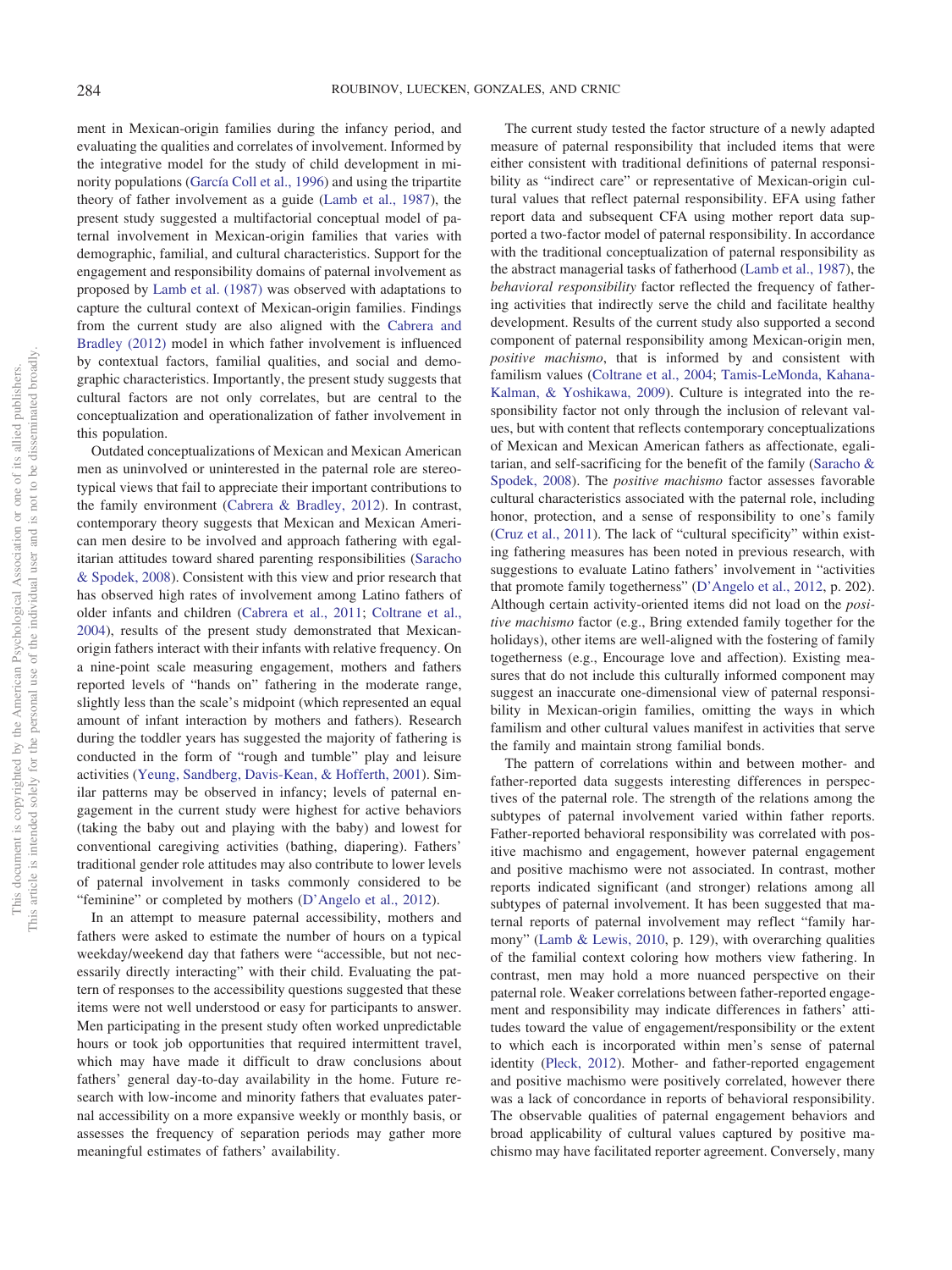of the parenting activities that constitute the behavioral responsibility factor are covert cognitive processes that may not be readily apparent (e.g., "Thinks about the baby when making important decisions"). Mothers may not be as aware of their partners' participation in these less tangible behaviors and may thus be less able to estimate fathers' involvement in this domain.

Analyses also provided preliminary information about the sociodemographic and cultural correlates of paternal involvement. Fathers self-reported higher engagement when their partners were employed part- or full-time. It may be the case that employed mothers have less time to participate in direct interaction and caregiving activities, calling forth increased engagement from fathers. Father-reported engagement was also elevated when mother and fathers were more strongly oriented to majority culture, consistent with previous literature [\(Cabrera et al., 2006;](#page-9-16) [Cabrera et al., 2011\)](#page-9-19). The social context of fatherhood in the United States is one of growing normative beliefs in the importance of involved, nurturing fathers. Public policy and research initiatives (e.g., Fatherhood Research Initiative, Healthy Marriage Initiative, Fragile Families) brought nationwide exposure to these issues and increased public awareness of fathers' family contributions beyond economic provisions [\(Cabrera, 2010\)](#page-9-28). Fathers within families more oriented toward majority culture and the social norms for involved fathering may evidence higher levels of engagement. Social desirability tendencies may also be stronger among these fathers, exerting pressure to report levels of involvement that are aligned with prevailing public attitudes.

Mothers involved in a romantic relationship with the infant's biological father or father figure reported greater levels of paternal involvement across all domains. As compared with motherhood, fatherhood has been viewed as part of "package deal" that is conditional on the relationship between the parents [\(Townsend,](#page-10-25) [2004\)](#page-10-25). In the context of nonmarital or noncoresidential relationships, men may encounter barriers to paternal involvement at practical (e.g., scheduling visitation time, transportation) and emotional (e.g., interparental conflict) levels [\(Tach, Mincy, & Edin,](#page-10-26) [2010\)](#page-10-26).

Interestingly, measures of economic hardship were not associated with maternal or paternal reports of father involvement. The impact of financial strain on fathering may emerge in later infancy or early toddlerhood concurrent with increases in children's material needs, though similar nonsignificant relations with family income have been observed among Mexican American fathers of elementary-age children [\(Coltrane et al., 2004\)](#page-9-8). It is possible that the collectivistic values that often characterize Mexican-origin families promote resource sharing and instrumental support that buffer against the negative impact of economic hardship [\(Parke et al., 2004\)](#page-10-27). Additionally, the effects of income may only be evident across a wider spectrum of socioeconomic status than was present among the low-income families in the current study. Mothers' demographic and cultural characteristics also appeared largely unrelated to maternal reports of father involvement, and it may be the case that behavioral pathways (e.g., maternal gatekeeping, modeling, coparenting conflict) relate more strongly to father involvement [\(Pleck & Hofferth, 2008;](#page-10-7) [Schoppe-Sullivan, Brown, Cannon, Mangelsdorf, & Sokolowski,](#page-10-28) [2008\)](#page-10-28).

There are several limitations to the analyses. Although the focus on low-income, Mexican-origin families was deliberate to expand fathering research to an understudied population, results cannot be

generalized to other racial, ethnic, or socioeconomic groups. The current study included both Mexico- and United States-born parents and prior research has suggested an effect of immigrant status on fathering [\(D'Angelo et al., 2012\)](#page-9-5). Additional research is needed to evaluate the extent to which the underlying structure and correlates of fathering differ by country of birth. Men participating in the current research were also primarily resident fathers from two-parent families; results may not apply to different family structures (e.g., divorced) or fathers who do not reside with their children. Studies of the paternal role may also be characterized by a selection bias among fathers who agree to participate [\(Costigan](#page-9-29) [& Cox, 2001\)](#page-9-29), and prior research has found that familial and environmental stressors may negatively influence Mexican American fathers' decisions to enroll [\(Wong, Roubinov, Gonzales,](#page-10-29) [Dumka, & Millsap, 2013\)](#page-10-29). Thus, levels of father involvement in the current study may not be representative of families experiencing higher levels of adversity. In the current study, mothers with participating partners reported significantly higher levels of father involvement across all domains as compared with reports of women whose partners did not enroll in the study. Fathers who chose to take part may reflect those who are generally more available, contributing to higher levels of paternal involvement. Of note, the consistency between mother and father reports of engagement and positive machismo suggests that maternal responses on these domains father involvement may serve as valid proxy reports under circumstances when paternal data cannot be collected. The current study also provided an opportunity to explore paternal involvement during infancy, a developmental period of rapid infant growth and significant transition. However, the qualities of father involvement may shift across time with children's changing developmental needs and the results may not apply to fathers of elementary-age and adolescent offspring.

The current study used culturally adapted assessments of father involvement for Mexican-origin families and in particular, extensive modifications were made to measure paternal responsibility. Empirical research and existing theory provided a strong basis for development of the responsibility measure, however results are preliminary and qualitative studies/focus groups may identify other adaptations to the father involvement construct that account for unique cultural influences. The internal consistency of each of the father-reported responsibility factors was somewhat low as compared with maternal reports, however small sample sizes may negatively affect the accuracy of coefficient alpha [\(Yurdugül,](#page-10-30) [2008\)](#page-10-30) and future studies with larger sample sizes are warranted. Model fit indices were also slightly better in the maternal report CFA than the paternal report EFA, which may be attributed to differences between the populations and the analytic approaches (EFA as a more liberal and "data-driven," CFA as a more conservative and "theory driven"; [van Prooijen & van der Kloot, 2001\)](#page-10-31). Overall, the current study should be considered an initial investigation into the development of measures of paternal involvement with infants in Mexican-origin families.

Increasing recognition of the importance and complexity of the paternal role necessitates research that examines the nuances of father involvement, particularly within the growing population of minority fathers in the United States. The current study addressed critical gaps in extant research with an exploration of fathering in low-income Mexican-origin families, a context in which strong cultural values and environmental stressors may intersect to influ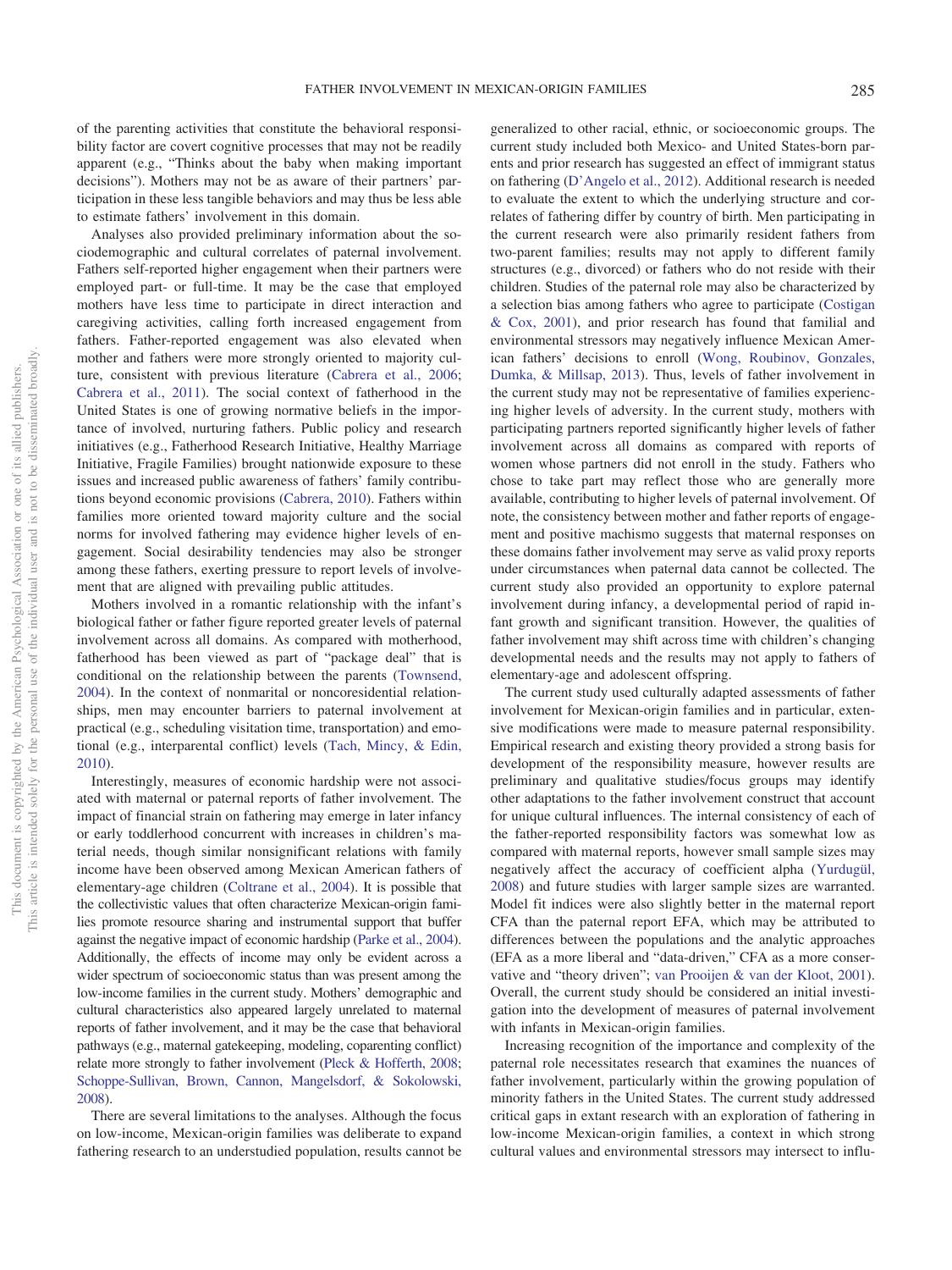ence father involvement. Findings indicate a significant role for Mexican-origin fathers in direct caregiving activities during the postnatal period and suggest that engagement is more extensive than implied by previous stereotypes. Factor analyses support the inclusion of culturally informed items in the measurement of paternal responsibility and highlight a multidimensional view. Specifically, paternal responsibility among Mexican-origin fathers may be expressed not only through traditional "supervisory" parenting activities, but also with culturally specific behaviors that reflect familism values. The benefits of high-quality, involved fathering for children's development and overall family well-being are unequivocal. Understanding the varied ways minority fathers participate in parenting may provide a foundation for efforts that support a trajectory of involved fathering throughout infancy and childhood.

# **References**

- <span id="page-9-11"></span>Arciniega, G. M., Anderson, T. C., Tovar-Blank, Z. G., & Tracey, J. G. (2008). Toward a fuller conception of machismo: Development of a traditional machismo and caballerismo scale. *Journal of Counseling Psychology, 55,* 19 –33. <http://dx.doi.org/10.1037/0022-0167.55.1.19>
- <span id="page-9-25"></span>Barrera, M., Jr., Caples, H., & Tein, J. Y. (2001). The psychological sense of economic hardship: Measurement models, validity, and cross-ethnic equivalence for urban families. *American Journal of Community Psychology, 29,* 493–517. <http://dx.doi.org/10.1023/A:1010328115110>
- <span id="page-9-23"></span>Bruce, C., & Fox, G. L. (1997, November). *Measuring father involvement among lower-income White and African-American populations*. Poster presented at the annual meeting of the National Council on Family Relations, Arlington, VA.
- <span id="page-9-28"></span>Cabrera, N. J. (2010). Father involvement and public policies. In M. E. Lamb (Ed.), *The role of the father in child development* (5th ed., pp. 517–550). Hoboken, NJ: Wiley.
- <span id="page-9-12"></span>Cabrera, N. J., & Bradley, R. H. (2012). Latino fathers and their children. *Child Development Perspectives, 6,* 232–238. [http://dx.doi.org/10.1111/](http://dx.doi.org/10.1111/j.1750-8606.2012.00249.x) [j.1750-8606.2012.00249.x](http://dx.doi.org/10.1111/j.1750-8606.2012.00249.x)
- <span id="page-9-19"></span>Cabrera, N. J., Hofferth, S. L., & Chae, S. (2011). Patterns and predictors of father-infant engagement across race/ethnic groups. *Early Childhood Research Quarterly, 26,* 365–375. [http://dx.doi.org/10.1016/j.ecresq](http://dx.doi.org/10.1016/j.ecresq.2011.01.001) [.2011.01.001](http://dx.doi.org/10.1016/j.ecresq.2011.01.001)
- <span id="page-9-13"></span>Cabrera, N. J., Ryan, R. M., Mitchell, S. J., Shannon, J. D., & Tamis-Lemonda, C. S. (2008). Low-income, nonresident father involvement with their toddlers: Variation by fathers' race and ethnicity. *Journal of Family Psychology, 22,* 643– 647. [http://dx.doi.org/10.1037/0893-3200](http://dx.doi.org/10.1037/0893-3200.22.3.643) [.22.3.643](http://dx.doi.org/10.1037/0893-3200.22.3.643)
- <span id="page-9-15"></span>Cabrera, N. J., Shannon, J. D., & La Taillade, J. J. (2009). Predictors of co-parenting in Mexican American families and links to parenting and child social emotional development. *Infant Mental Health Journal, 30,* 523–548. <http://dx.doi.org/10.1002/imhj.20227>
- <span id="page-9-16"></span>Cabrera, N. J., Shannon, J. D., West, J., & Brooks-Gunn, J. (2006). Parental interactions with Latino infants: Variation by country of origin and English proficiency. *Child Development, 77,* 1190 –1207. [http://dx](http://dx.doi.org/10.1111/j.1467-8624.2006.00928.x) [.doi.org/10.1111/j.1467-8624.2006.00928.x](http://dx.doi.org/10.1111/j.1467-8624.2006.00928.x)
- <span id="page-9-18"></span>Campos, B., Schetter, C. D., Abdou, C. M., Hobel, C. J., Glynn, L. M., & Sandman, C. A. (2008). Familialism, social support, and stress: Positive implications for pregnant Latinas. *Cultural Diversity and Ethnic Minority Psychology, 14,* 155–162. [http://dx.doi.org/10.1037/1099-9809.14.2](http://dx.doi.org/10.1037/1099-9809.14.2.155) [.155](http://dx.doi.org/10.1037/1099-9809.14.2.155)
- <span id="page-9-7"></span>Campos, R. (2008). Considerations for studying father involvement in early childhood among Latino families. *Hispanic Journal of Behavioral Sciences, 30,* 133–160. <http://dx.doi.org/10.1177/0739986308316658>
- <span id="page-9-14"></span>Capps, R. C., Bronte-Tinkew, J., & Horowitz, A. (2010). Acculturation and father engagement with infants among Chinese- and Mexican-origin

immigrant fathers. *Fathering, 8,* 61–92. [http://dx.doi.org/10.3149/fth](http://dx.doi.org/10.3149/fth.0801.61) [.0801.61](http://dx.doi.org/10.3149/fth.0801.61)

- <span id="page-9-8"></span>Coltrane, S., Parke, R. D., & Adams, M. (2004). Complexity of father involvement in low-income Mexican American families. *Family Relations, 53,* 179 –189.
- <span id="page-9-29"></span>Costigan, C. L., & Cox, M. J. (2001). Fathers' participation in family research: Is there a self-selection bias? *Journal of Family Psychology, 15,* 706 –720. <http://dx.doi.org/10.1037/0893-3200.15.4.706>
- <span id="page-9-20"></span>Cowan, C. P., & Cowan, P. A. (1988). Who does what when partners become parents: Implications for men, women, and marriage. *Marriage & Family Review, 12,* 105–131. [http://dx.doi.org/10.1300/J002v12n03\\_07](http://dx.doi.org/10.1300/J002v12n03_07)
- <span id="page-9-21"></span>Cowan, P. A., Cowan, C. P., Pruett, M. K., Pruett, K., & Wong, J. J. (2009). Promoting fathers' engagement with children: Preventive interventions for low-income families. *Journal of Marriage and Family, 71, 663–679*. <http://dx.doi.org/10.1111/j.1741-3737.2009.00625.x>
- <span id="page-9-27"></span>Cruz, R. A., King, K. M., Widaman, K. F., Leu, J., Cauce, A. M., & Conger, R. D. (2011). Cultural influences on positive father involvement in two-parent Mexican-origin families. *Journal of Family Psychology, 25,* 731–740. <http://dx.doi.org/10.1037/a0025128>
- <span id="page-9-24"></span>Cuéllar, I., Arnold, B., & Maldonado, R. (1995). Acculturation Rating Scale for Mexican Americans-II: A revision of the original ARSMA Scale. *Hispanic Journal of Behavioral Sciences, 17,* 275–304. [http://dx](http://dx.doi.org/10.1177/07399863950173001) [.doi.org/10.1177/07399863950173001](http://dx.doi.org/10.1177/07399863950173001)
- <span id="page-9-5"></span>D'Angelo, A. V., Palacios, N. A., & Chase-Lansdale, P. L. (2012). Latino immigrant differences in father involvement with infants. *Fathering, 10,* 178 –212. <http://dx.doi.org/10.3149/fth.1002.178>
- <span id="page-9-2"></span>Doherty, W. J., Kouneski, E. F., & Erickson, M. F. (1998). Responsible fathering: An overview and conceptual framework. *Journal of Marriage and the Family, 60,* 277–292. <http://dx.doi.org/10.2307/353848>
- <span id="page-9-9"></span>Doucet, A. (2006). *Do men mother? Fathering, care, and domestic responsibility*. Toronto, Canada: University of Toronto Press.
- <span id="page-9-6"></span>Downer, J., Campos, R., McWayne, C., & Gartner, T. (2008). Father involvement and children's early learning: A critical review of published empirical work from the past 15 years. *Marriage & Family Review, 43,* 67–108. <http://dx.doi.org/10.1080/01494920802010264>
- <span id="page-9-1"></span>Flouri, E. (2005). *Fathering and child outcomes*. New York, NY: Wiley. <http://dx.doi.org/10.1002/9780470713228>
- <span id="page-9-10"></span>García Coll, C., Lamberty, G., Jenkins, R., McAdoo, H. P., Crnic, K., Wasik, B. H., & Vázquez García, H. (1996). An integrative model for the study of developmental competencies in minority children. *Child Development, 67,* 1891–1914. <http://dx.doi.org/10.2307/1131600tb01834.x>
- <span id="page-9-17"></span>Germán, M., Gonzales, N. A., & Dumka, L. (2009). Familism values as a protective factor for Mexican-origin adolescents exposed to deviant peers. *The Journal of Early Adolescence, 29,* 16 – 42. [http://dx.doi.org/](http://dx.doi.org/10.1177/0272431608324475) [10.1177/0272431608324475](http://dx.doi.org/10.1177/0272431608324475)
- <span id="page-9-0"></span>Goeke-Morey, M. C., & Cummings, E. M. (2007). Impact of father involvement: A closer look at indirect effects models involving marriage and child adjustment. *Applied Developmental Science, 11,* 221–225. <http://dx.doi.org/10.1080/10888690701762126>
- <span id="page-9-3"></span>Hawkins, A. J., & Palkovitz, R. (1999). Beyond ticks and clicks: The need for more diverse and broader conceptualizations and measures of father involvement. *The Journal of Men's Studies, 8,* 11–32. [http://dx.doi.org/](http://dx.doi.org/10.3149/jms.0801.11) [10.3149/jms.0801.11](http://dx.doi.org/10.3149/jms.0801.11)
- <span id="page-9-4"></span>Hofferth, S. L., & Sandberg, J. F. (2001). How American children spend their time. *Journal of Marriage and Family, 63,* 295–308. [http://dx.doi](http://dx.doi.org/10.1111/j.1741-3737.2001.00295.x) [.org/10.1111/j.1741-3737.2001.00295.x](http://dx.doi.org/10.1111/j.1741-3737.2001.00295.x)
- <span id="page-9-26"></span>Hu, L. T., & Bentler, P. M. (1999). Cutoff criteria for fit indexes in covariance structure analysis: Conventional criteria versus new alternatives. *Structural Equation Modeling, 6,* 1–55. [http://dx.doi.org/10.1080/](http://dx.doi.org/10.1080/10705519909540118) [10705519909540118](http://dx.doi.org/10.1080/10705519909540118)
- <span id="page-9-22"></span>Knight, G. P., Gonzales, N. A., Saenz, D. S., Bonds, D. D., Germán, M., Deardorff, J.,... Updegraff, K. A. (2010). The Mexican American Cultural Values scales for Adolescents and Adults. *The Journal of Early Adolescence, 30,* 444 – 481. <http://dx.doi.org/10.1177/0272431609338178>